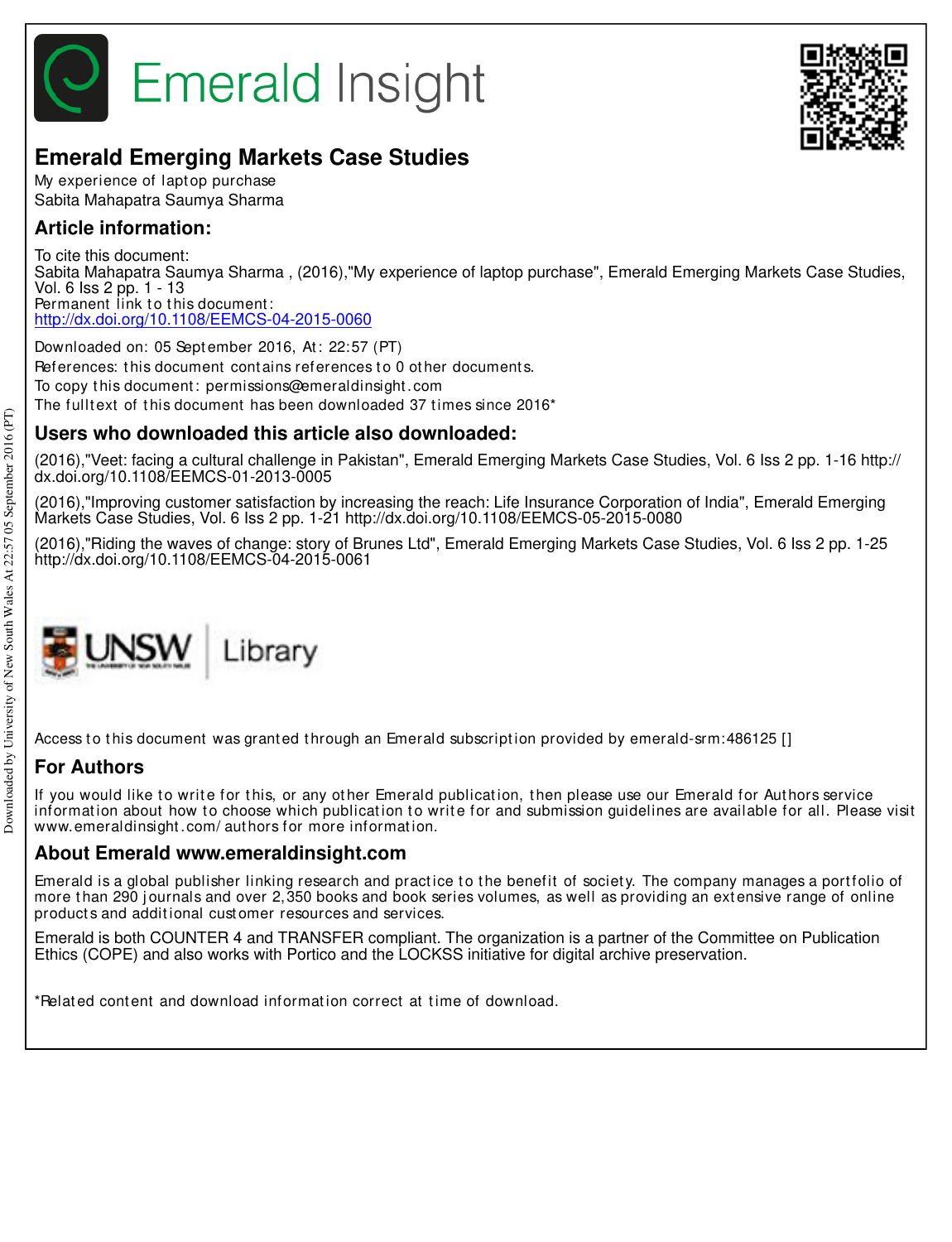# My experience of laptop purchase

Sabita Mahapatra and Saumya Sharma

Sabita Mahapatra and Saumya Sharma are both based at the Department of Marketing, Indian Institute of Management, Indore, India.

The case My Experience of Laptop Purchase was prepared for the class discussion. This case is not intended to serve as an endorsement or to show effective or ineffective handling of decision or business process. This case is an experience-based case of a real-life consumer.

It was 5 May, and Natasha appeared tense, as she had to prepare an important presentation on her desktop to submit to the top management of her college. Her appointment as a permanent member of staff would depend on this presentation. Suddenly, halfway through, her desktop turned off.

As the desktop had no backup facility, Natasha knew that all her data must have been lost. She sounded frustrated and angry while discussing the situation with her cousin Nimisha, whom she had contacted for help.

Her mother, who overheard the entire conversation, was perplexed and asked Natasha, "Why do you want to invest in a laptop when you already have a desktop?"

Natasha had been using her desktop for more than five years, but lately it had been giving her trouble. In the past few months, the desktop had started to switch off abruptly without a warning and this had become a regular phenomenon during the past couple of weeks.

Getting her desktop repaired was a real headache. The repairman at the nearby PC service centre was often not at the centre and Natasha would have no other option but to carry the bulky CPU on her scooter to get it repaired at another service centre located 30 km away from her home.

The thought of purchasing a laptop had been occurring to Natasha for a year, starting from the time when her colleague Richa bought Acer's Getaway for INR20,843. Natasha had to postpone the idea due to the recent purchase of a new Android phone worth INR12,500 from her own savings. This was the first purchase she made after starting her new job following her graduation.

The very next day was Satyam's, Natasha's cousin, birthday. At the party, Satyam noticed Natasha sitting alone in a corner while others were enjoying the party. Satyam spoke to his cousin, "You seem tense and disturbed! Is everything ok, sis?"

Natasha burst into tears, "I'm unable to work on my presentation as my desktop crashed yesterday and I am really worried!", she said. "I am also not sure whether getting it repaired would solve my problem as the desktop needed a replacement that would take time. I cannot work on the presentation in cyber café or any other place as the presentation involved data that is voluminous and confidential."

"Relax, sis!", Satyam tried to pacify her. "Why don't you buy a laptop? I would suggest you speak to Yash from whom I purchased a laptop as a gift for my wife Radhika last month."

Disclaimer: This case is written solely for educational purposes and is not intended to represent successful or unsuccessful managerial decision-making. The author/s may have disguised names; financial and other recognizable information to protect confidentiality.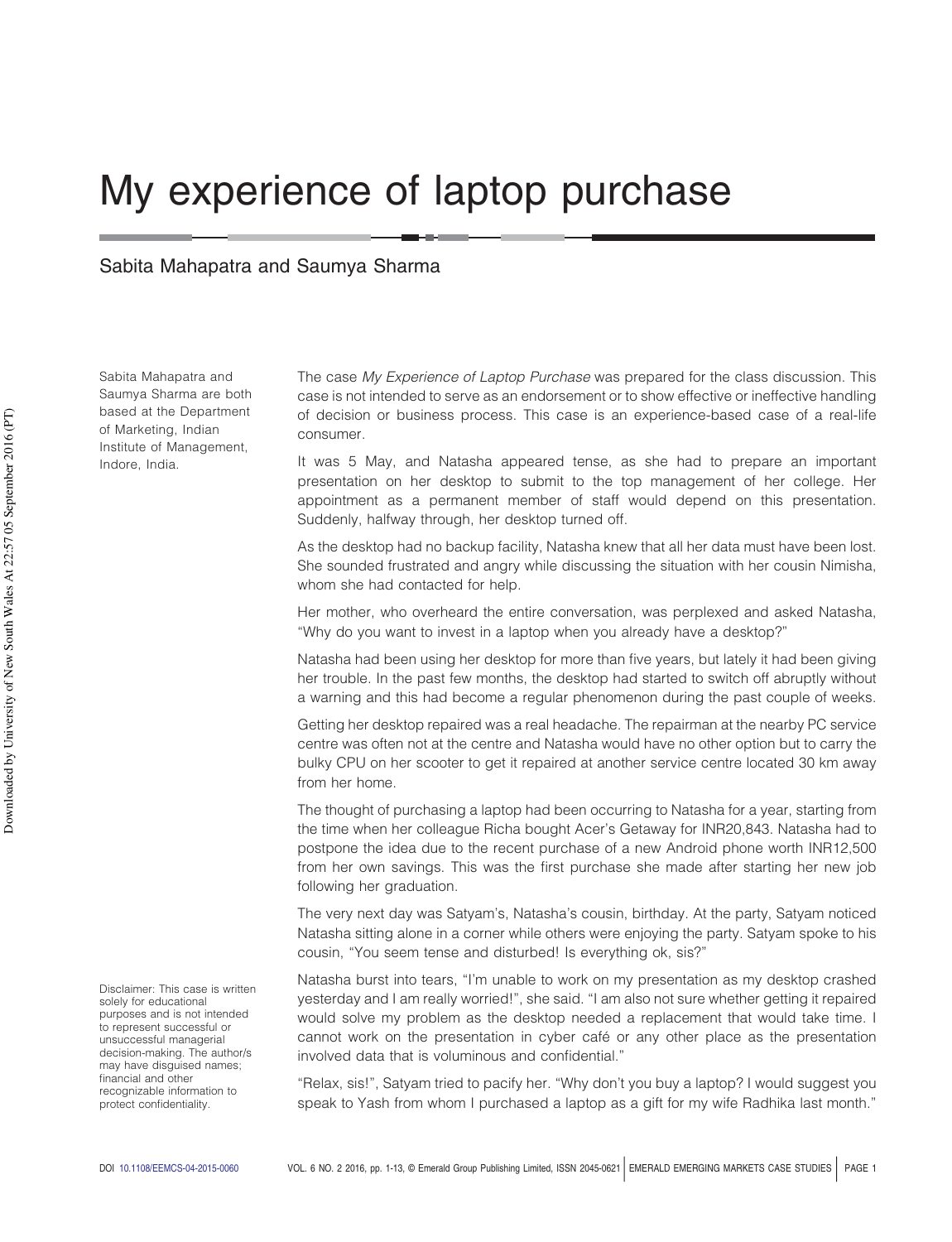Natasha made up her mind to buy a laptop without further delay from the money she had saved to-date. She wanted one that would cost her less than INR30,000, with a 15-inch screen with a sleek look, 3 GHz with 2 GB RAM, 500 GB hard disc and a third-generation processor.

Next day, Natasha met Yash the dealer. His shop was located in the commercial centre of the city. However, Natasha seemed unimpressed at the ambience and the display space of the shop. While she was busy looking for different brands, the salesman approached her.

"I need a laptop at a price of less than INR30,000", Natasha said, "with a fast processor, 3 GHz, 2GB RAM [. . .] [. . .] with a 15-inch size screen [. . .] [. . .] [. . .] should not be bulky".

The salesman briefed her on the attributes of different brands of laptops. For more information regarding the selection, refer to Exhibit 1.

Natasha half-heartedly inquired about the brands, as all the laptops the salesman showed her appeared ordinary and bulky. She felt uncomfortable about inspecting the laptops, as the store was small and cramped and hardly had enough space for proper display and inspection.

"Can I have the catalogue of the brands?", Natasha requested Yash.

Yash quickly scanned through the document file to search for the catalogue of different brands. He felt a little awkward being unable to locate the updated version of the catalogue and tried to manage the situation by briefing the features and specifications of different brands. Natasha left the showroom unconvinced and undecided.

The same evening, she decided to seek the advice of her friend Bharat, the most tech-savvy person she knew, who seemed to have lot of knowledge about laptop brands.

"Natasha", Bharat said, "I think, HPs would be a good brand as per your requirement. I would advise you to visit Lotus and physically verify the models available before making a final choice".

The very next day, Natasha went to Lotus, a reputed electronics supermarket 15 km away from her home. The supermarket stocked a wide assortment of electronic items at a reasonable price compared to the market price.

She was overwhelmed by the assortments and the elaborate display of various brands of laptops, tablets and notepads. Natasha moved through the aisles, inspecting several brands of laptops displayed on the shelf.

She suddenly stopped and lifted an Acer Gateway laptop and enquired about it to the salesman.

"There are better brands that I can show you madam", the salesman said enthusiastically.

"Which brand would you recommend, sir, that would cost me less than INR30,000?", Natasha asked.

"Sony's E15 series with latest features, Windows 8, price ranging from INR30,500 to INR32,500 would be the best choice". The salesman explained the technical specifications by referring to the latest catalogue of Sony with the features and MRP (refer to Exhibit 2). Natasha left the store undecided.

Meanwhile, Natasha kept asking her colleagues at her workplace about different brands of laptops. Based on the suggestion of her colleague Richa, Natasha browsed a few websites to compare the prices for the best deal.

Sony E15 series model was priced at INR32,990 on mirchimart.com, INR32,990 on ebay.com, INR31,899 on nookstore.com, INR31,340 on cyber world systems.com and INR34,990 on daily bazaar.com, while the official Sony website quoted a price of INR32,990.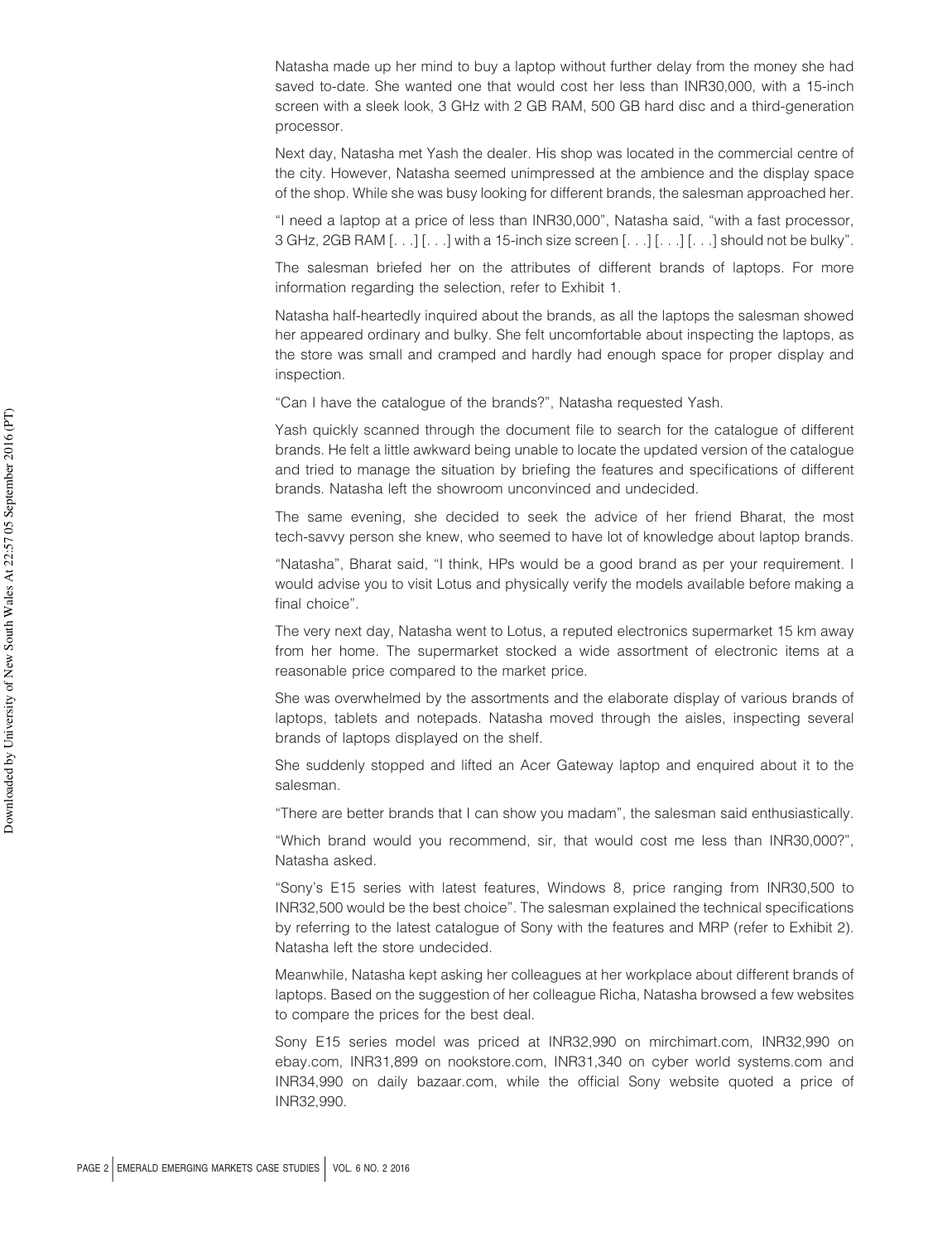The next day, Natasha again went to Lotus to reconfirm their price. The salesman showed her a Sony E15133CN, a Lenovo and a Dell Inspiron with third-generation core processor, 2 GB RAM and 500 GB hard disc with MRP ranging between INR27,000 and 29,000. In the retail outlet, she was tempted to buy the Dell for INR29,000 that was well within her budget.

On her way home, Natasha made up her mind to reconfirm from Nimisha, her cousin, who had assisted her in the decision of buying a Samsung smartphone few months before.

"Natasha, I don't have much knowledge about laptops", said Nimisha, "I would suggest you to check from Atul your Jiju (brother-in-law) who recently bought a Sony laptop".

Natasha called Atul. "My Sony laptop has never been a problem to me and the processor is good", Atul told her. "Dell and Sony are both good but Sony has a longer battery life compared to Dell. I would recommend you to go for Sony".

"Should I go for a pirated version, as it would cost me less?", she asked him. "Natasha I would suggest you to buy from Lotus as it offers good deal for laptop with original operating system", he replied.

Natasha felt convinced and finally decided to buy a Sony laptop with an original operating system from Lotus.

As per the family rituals, she decided to buy the laptop the very next day. All the while Natasha had been contemplating about how to dispose of her desktop, which was occupying a lot of space.

Early the next day, Natasha got ready. She did not own a credit card and wanted to pay in cash, as using her debit card would cost her extra due to service charges. On her way to Lotus, she withdrew money from the nearby ATM.

Natasha paid INR30,500 after a cash discount of INR2,000 for a white Sony Vaio E15133CN. She got a manual, a charger, a Sony Vaio bag, a one-year warranty card and free antivirus software for the following six months from Net protector as well as a special deal from Lotus. On her way back home, she felt excited about her decision and the deal.

In the evening, however, when she switched on her laptop and inserted her Reliance 3G data card, the laptop did not detect the card. She tried inserting it into another USB port but that also did not detect the card. She immediately called the Lotus helpdesk and explained the problem to the sales representative.

The representative requested her to bring the laptop to Lotus. Without any delay, Natasha rushed to Lotus and met the representative and handed over the laptop.

When Natasha inquired about the problem, the representative replied reluctantly that he had to inspect the laptop to identify the exact problem and suggested her to leave the laptop for inspection.

Natasha was worried and asked how long it would take to fix the problem.

The representative, who by then had gotten busy attending to another customer, raised his voice and said, "Look, madam, it would take few days to fix it as we need to first identify and ascertain the problem". On further inspection of the laptop, the representative in a hesitant tone said, "Madam, it could be due to hardware or compatibility or due to the antivirus installed in the laptop".

Natasha felt dejected about the entire episode, as she contemplated whether she would be able to complete her presentation. Only three days were left before her submission was due and she had two options: to return home, carry the bulky CPU to the service station 30 km away from her home and wait until the service repairman confirmed the exact problem with the desktop. She was not sure how long would it take to repair the desktop that she had been originally planning to dispose of. The other option left was to leave her laptop at Lotus and hope that the representative would be able to resolve the problem within the manageable time.